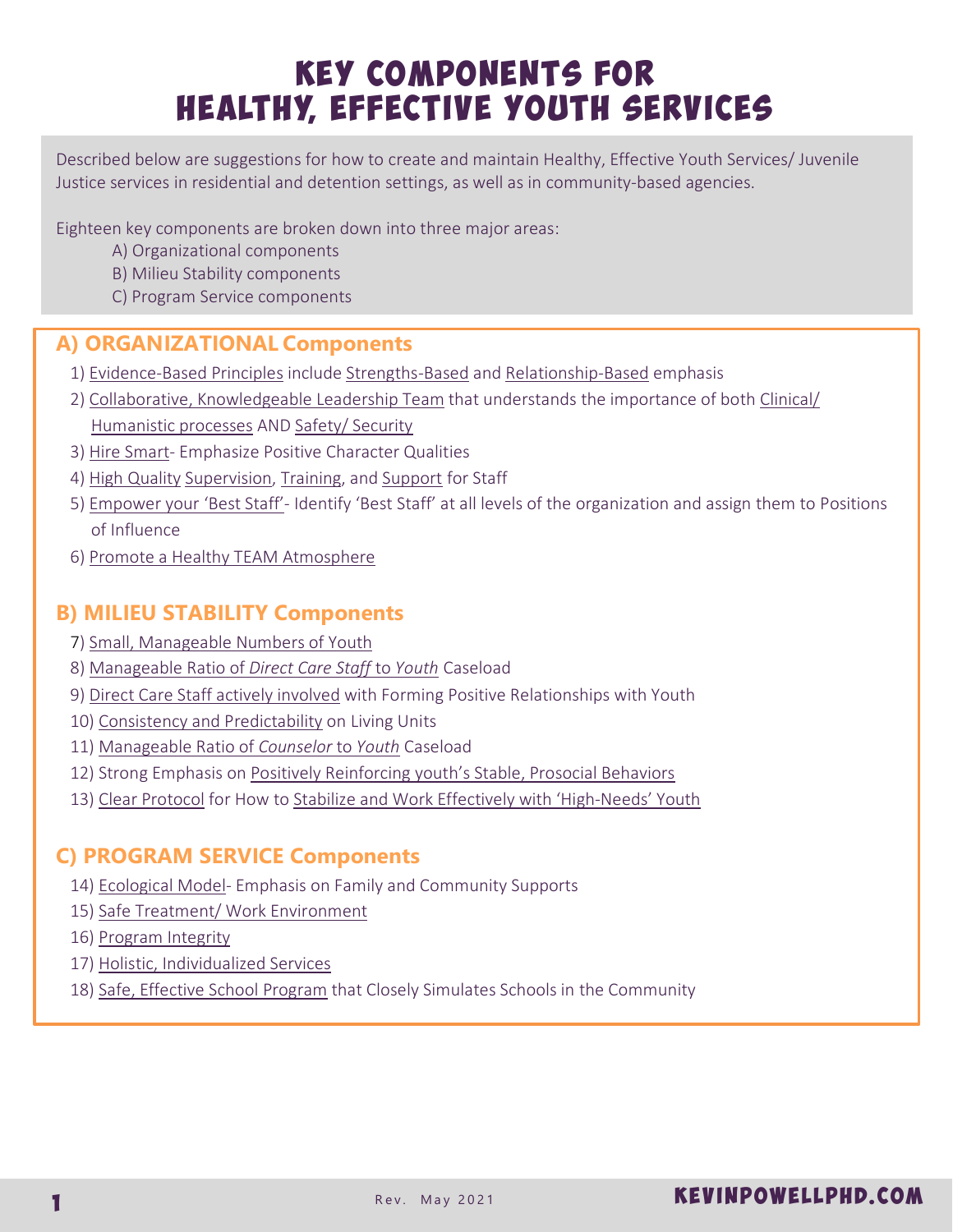# A) ORGANIZATIONAL Components: Healthy, Effective Youth Services requires Organizational Buy-in from the very Top

#### **1) Evidence-Based Principles include Strengths-Based and Relationship-Based emphasis**

- a) Evidence-based practices in psychology has been defined as "*the integration of the best available research with clinical expertise in the context of patient characteristics, culture, and preferences*" (APA, 2006). This three-pronged emphasis on research evidence, clinical judgment/ expertise, and individualized client needs, represents what truly is "evidence-based" and what is most effective within youth services
- b) The juvenile justice field has historically focused most of its attention on deficits and risks; however, it is essential to incorporate evidence-based principles that focus on the formation of positive relationships and utilize interventions that promote hope and reinforce strengths, resources, and protective factors that not only prevent reoffending but assist youth in developing into productive, prosocial citizens within our communities (Powell, 2015).
- c) All facility staff must have a clear understanding of evidence-based foundational principles that define the facility/agency and guide services.

HANDOUT: *Nine Evidence-Based 'PRINCIPLES' for Effective Youth Services* HANDOUT: *Foundational Pillars for Effective Services*

- d) Leadership Team must fully support the strengths-based, relationship-based principles—Support at all levels of the organization is essential.
- **2) Collaborative, Knowledgeable Leadership Team that understands the importance of both Clinical/ Humanistic processes AND Safety/ Security**
	- a) Leadership Team must include members with expertise in Clinical Practice (e.g., Clinical Director)
	- b) Leadership Team should include members with expertise in Safety/ Security
	- c) Leadership Team must make Collaborative, Well-Informed decisions:
		- · Gather all relevant information from 'people in the know' including those knowledgeable & experienced in clinical practices, safety/security practices, direct care practices, etc.
		- · Exploration of Identified Problems must be addressed in a Solution-Focused, Proactive manner
	- d) All decisions made should consider the impact on Clinical, Humanistic Processes AND Safety/ Security, understanding that these processes go hand-in-hand.
	- e) Leadership Team members should possess healthy character qualities described below in #2.
	- f) Leadership must utilize their power in Humble, Empowering ways (e.g., keep their egos in-check and always make decisions that are in the best interest of youth, families, staff, and the community).

#### **3) Hire Smart- Emphasize Positive Character Qualities**

- a) Hire staff who possess positive, prosocial character qualities: Strengths-based orientation
	- Positive, Optimistic attitude
	- · Relationship-based orientation
	- · Good Boundaries
	- Honesty and Integrity
	- · Good Emotional Regulation
	- Strong Work Ethic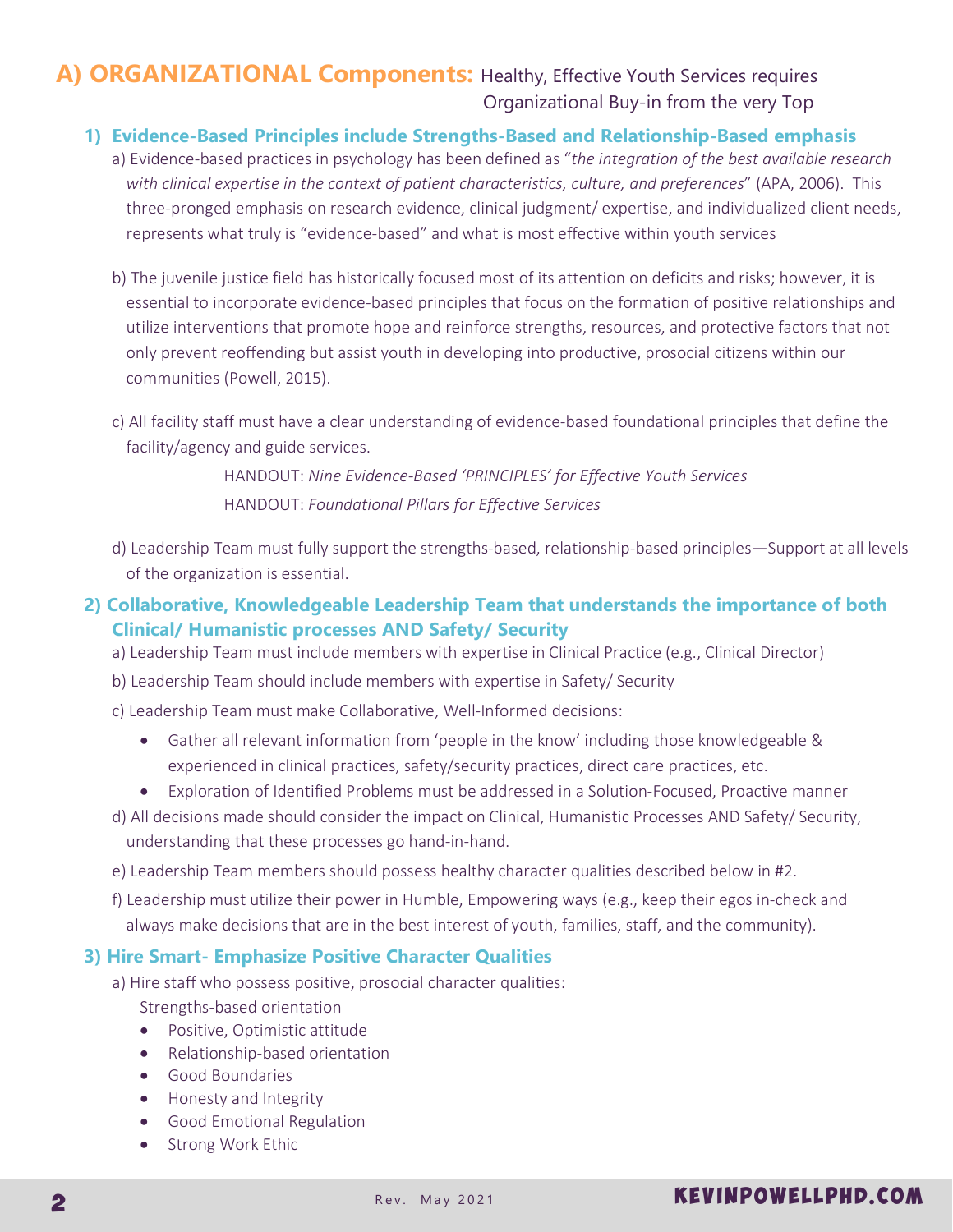- · Humble
- · Open to learning from others
- · Team player
- *Note: Job experience and education are not worth a lot if a staff member does not possess the above character qualities. While we can teach and develop job skills, modifying a staff member's 'character' is not so easy.*
- b) Composition of Interview Panels: Ensure that all interview panels include leadership and supervisory staff who understand and strongly support the importance of the character qualities listed above.
- c) Staff Retention is critical for organizational stability. Promote staff retention with good base pay, regular pay raises, promotional opportunities, and competent, strengths-based supervision.

## **4) High Quality Supervision, Training, and Support for Staff**

#### Supervision:

- a) Maintain a manageable ratio of Supervisor to Supervisee caseload. When the quantity of supervisees (per supervisor) goes too high, the quality of supervision goes down.
- b) High-quality supervision includes an emphasis on…
	- · Supervisee's strengths
	- · In vivo modeling, shadowing, coaching and support
	- · Skill development
	- · Helping supervisees learn from their mistakes (don't expect perfection, but DO expect responsiveness to feedback)
	- · Supervisee's professional/ career exploration & development
	- · Supervisee's self-care
	- · Clear, consistent expectations for supervisees
	- · Quality Assurance checks of supervisee's work duties
	- · Holding supervisee's accountable with the use of progressive discipline and thorough documentation. When supervisees display egregious behaviors and/or are not responsive to constructive feedback about their poor job performance, it must be directly addressed. When problematic staff members are not held accountable, it can be psychologically toxic to the work environment. HANDOUT: *Guidelines for Effective, STRENGTHS-BASED Supervisors*

#### Training:

- c) Ensure that trainings are truly relevant, applied (how to), and concise (Readers-Digest trainings). Include Cheat Sheets to emphasize main points.
- d) Train all staff on the many reasons for Hope and Optimism regarding the youth we serve (e.g., Maturation of the prefrontal cortex; Neuroplasticity; Low lifetime prevalence rate for delinquent acts; Resilience; Post-traumatic growth, etc.).

#### Support:

e) Talk with Staff with Personal and Professional strategies for how to Prevent Burnout HANDOUT: *Preventing Burnout in Human Services Work*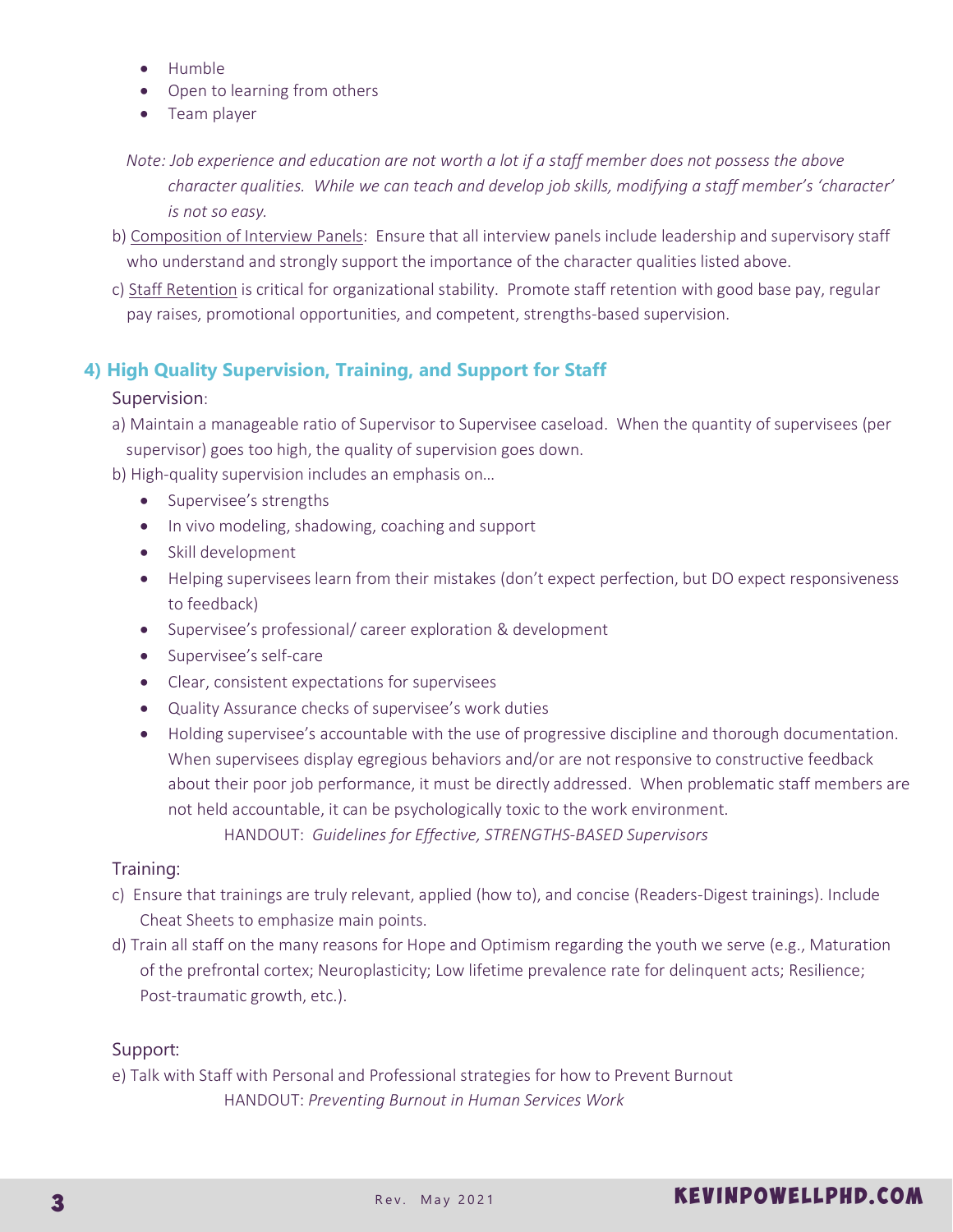## **5) Empower your 'Best Staff'- Identify 'Best Staff' at all levels of the organization and assign them to Positions of Influence**

- a) 'Best Staff' are those who possess healthy character qualities listed in #3; who get along well with youth and staff; and who demonstrate competence on the job (e.g., Direct care staff who have the capacity to keep a unit safe, stable, and happy; Counselors who can make therapeutic connections and stabilize 'high needs' youth).
- b) Assign identified 'best staff' to FTO (Field Training Orientation) positions. Require 'new hires' to shadow these FTO staff as part of their initial orientation (so they can learn by directly observing these identified competent staff). Then have the FTO staff shadow the 'new hires', to provide support and feedback.
- c) Assign 'best staff' to *'Champion'* important components of your youth service programming (e.g., family services; adversity/trauma-responsive services; restorative justice; QA of documentation; suicide prevention services, etc.).

Note: This approach of assigning specific staff to champion critical components of your program is an effective method for avoiding the 'Diffusion of Responsibility' problem, in which no one takes ownership resulting in poorly run services.

- d) Regularly seek out feedback from competent staff members regarding ideas for ongoing improvements. Empower staff to generate solutions to help address facility issues.
- e) Help ALL staff with their professional development. Have conversations about their career goals and what skills they need in order to advance.

#### **6) Promote a Healthy TEAM Atmosphere**

- a) Provide ongoing staff development/ training opportunities.
- b) Train all staff on the influence of non-verbal behaviors and emotional contagion for promoting a positive work environment.
- c) Have a standing agenda item in team meetings entitled, "Positives". Begin team meetings by having staff share what is going well. Positively recognize and thank staff (and programs) who are excelling.
- d) Ensure that all staff members are held to the same standard/expectations. Don't play favorites. Inequality in workload/expectations can breed discontent among staff members.
- e) Give a rationale for changes that impact staff, especially when Leadership has to make a decision independently.
- f) Utilize EAC (Employee Advisory Committee) functions to boost staff morale (e.g., cookouts; candy grams; gift card recognition awards; positive facility emails)
- g) Set up 'Employee of the Month' process.
- h) Have EAP therapy services available for staff

# **B) MILIEU STABILITY Components:** Healthy, Effective Youth Service Living Units require Physical/ Psychological Safety and Stability

#### **7) Small, Manageable Numbers of Youth**

a) Small numbers of youth on living units, in classrooms, in treatment groups, etc. creates a safer environment (physically and psychologically). Overcrowding leads to many negative outcomes.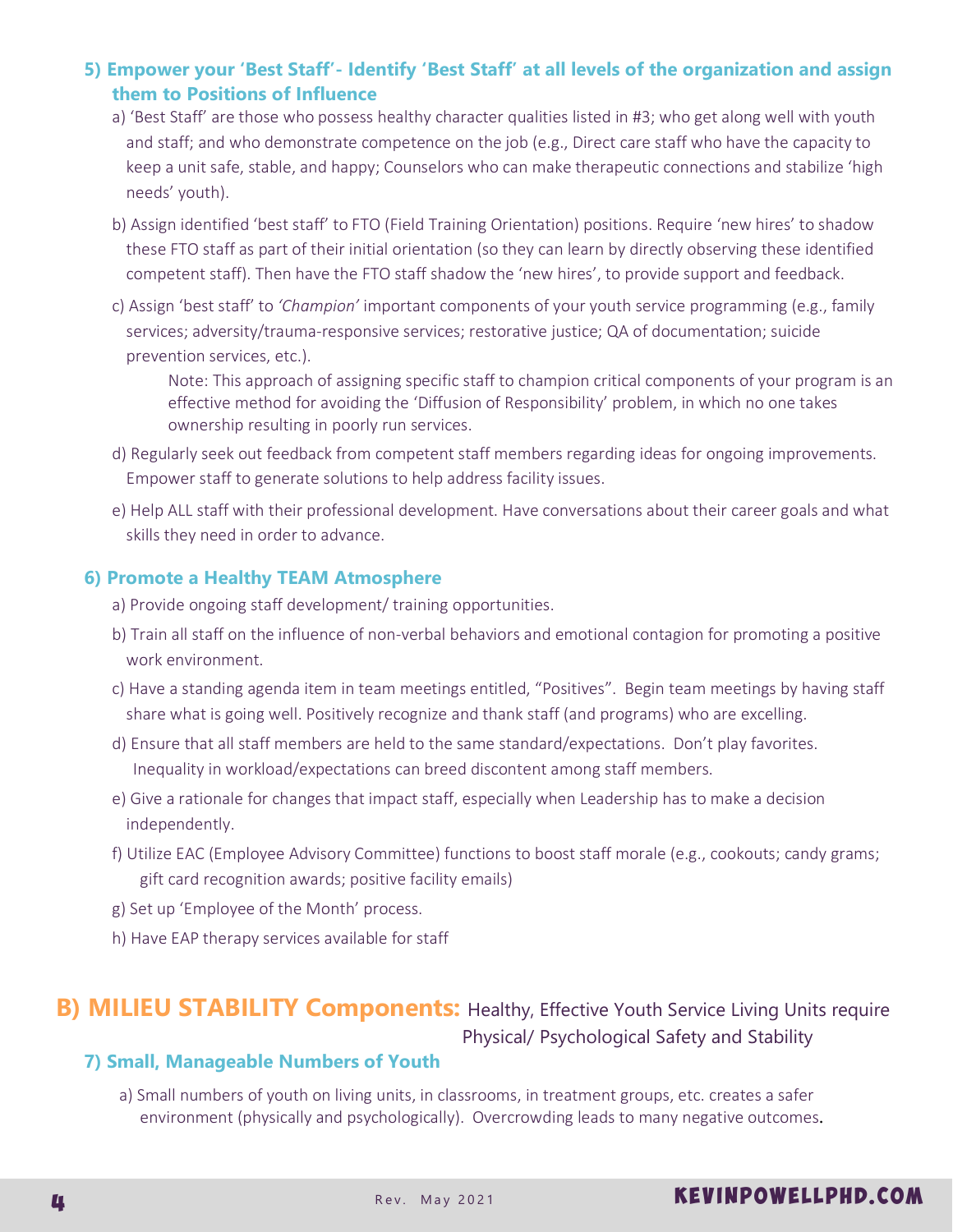## **8) Manageable Ratio of** *Direct Care Staff* **to** *Youth Caseloads*

a) High number of staff (per youth) allows direct care staff/ teachers/ security staff to better monitor and provide a high frequency of contact with youth, which is essential for safety/ security and positive relationship development.

#### **9) Direct Care Staff actively involved with Forming Positive Relationships with Youth**

- a) Assign direct care staff to 2-3 youth from their primary unit who they meet with weekly for brief one-onone sessions to provide general support ('Life Guide' process)
- b) Increase staff coverage on units (as needed) in order to free up direct care staff to conduct one-on-one sessions with youth.
- c) Conduct brief check-ins with youth whenever possible (e.g., when waking them up in the morning; during free time; at bedtime).

#### **10) Consistency and Predictability on Living Units**

- a) Provide clear, consistent rules and expectations that are fair
- b) Provide a structured, well-organized environment with set routines. Predictability = Safety
- c) Provide youth with a rationale for expectations, limits, and consequences, including how it will benefit their healthy development and success in the future.
- d) Respond to youth's disruptive behaviors in a fair and consistent manner (with logical consequences).
- e) Assign staff to a 'primary' living unit in order to facilitate consistency and positive relationships.
- f) Encourage regular communication between staff from different shifts (e.g., via e-mail updates; shift change meetings). Provide a shift summary at the conclusion of each shift week, which can be shared with the staff covering the other half of the week.
- g) Have unit supervisors and counselors communicate info across shifts to enhance consistency throughout the week.

#### **11) Manageable Ratio of** *Counselor* **to** *Youth Caseloads*

- a) Caseloads must be small so Counselors can provide a high frequency of contact with youth/ families and provide the necessary case management and transition services.
- b) Ensure that counselors have availability and opportunity (within their work schedule) to provide frequent and consistent clinical services. Keep paperwork requirements at a reasonable level.

#### **12) Strong Emphasis on Positively Reinforcing youth's Stable, Prosocial Behaviors**

- a) Positively Reinforce youth's strengths and prosocial, stable behaviors
- b) Emphasize the identification and promotion of Protective Factors associated with Resilience (Powell et al., 2020).

HANDOUT: *Resilience Protective Factors Checklist (RPFC-CLIN): Resilient Youth, Parents, & Others*

- c) Explore exceptions to youths' problems (solution-focused emphasis)
- d) Provide youth with much more attention when they are exhibiting positive behaviors (as opposed to problem behaviors). Be careful not to reinforce a youth's chronic victim-stance and crisis behaviors.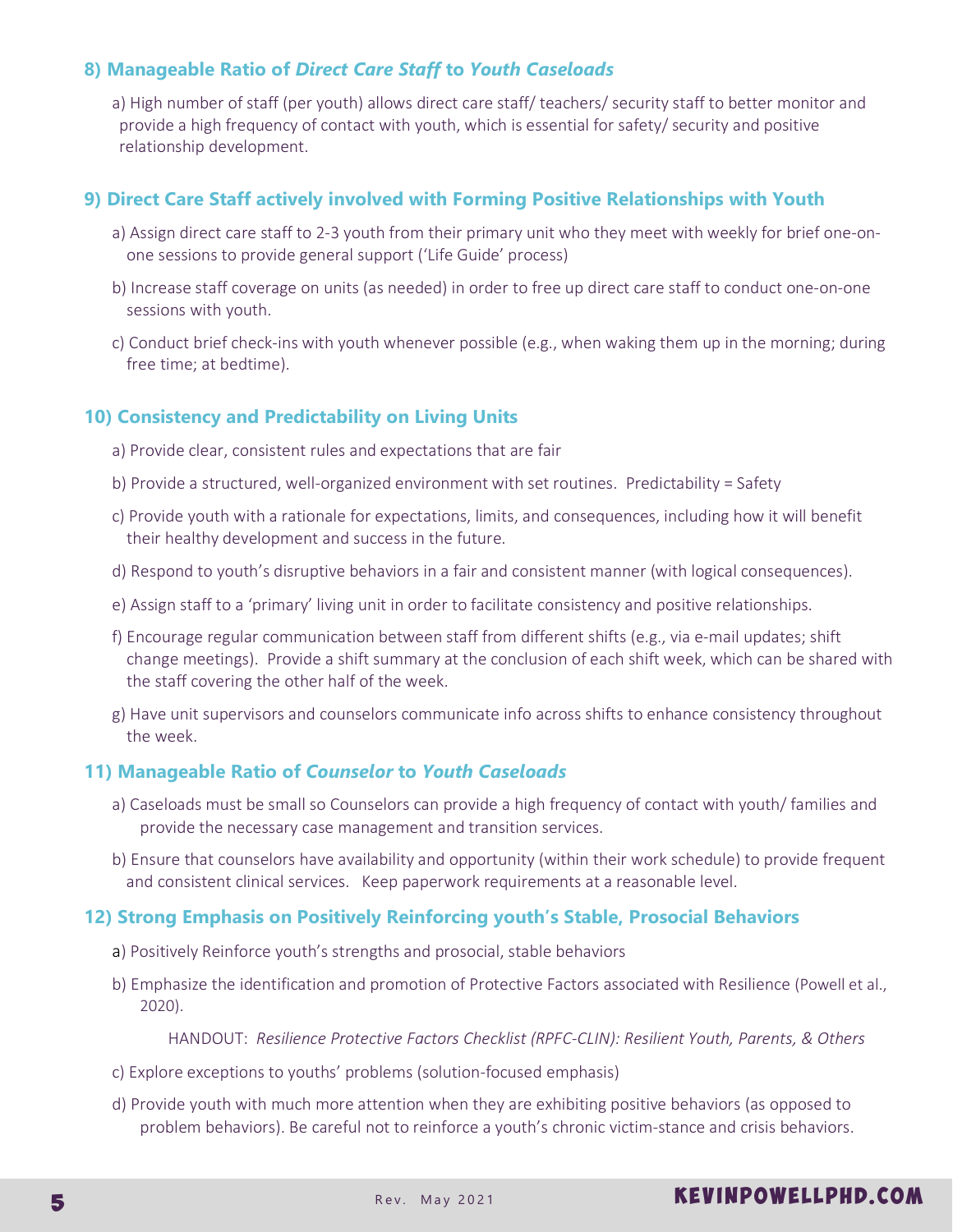e) Assist youth in developing their prosocial life skills, including Self-Care Skills, Stress Management/ Emotional Regulation Skills, Social Skills, and Independent Living Skills.

### **13) Clear Protocol for How to Stabilize and Work Effectively with 'High-Needs' Youth**

HANDOUT: *Steps for Stabilizing 'High-Needs' Youth*

HANDOUT: *Position Paper: The importance of Clinically-Informed, Well-Regulated & Monitored, Seclusion-Based Interventions (Temporary Removal from Community-TRC)*

## **C) PROGRAM SERVICE Components:** Healthy, Effective Youth Services requires Holistic, Evidence-Based Treatment Services

#### **14) Ecological Model- Emphasis on Family and Community Supports**

- a) All the youth we serve will be back in the community one day, therefore it is critical to help youth forge healthy relationships and connections with family and community supports/ resources.
- b) Identify and engage healthy, stable caregivers and community supports.

HANDOUT: *Engaging Caregivers in Youth Services*

- c) Encourage active family participation in Multi-Disciplinary Team (MDT) staffings, visits, school, treatment sessions, etc.
- d) Maintain a focus on Transition Services—Promote life skills and resources that will help youth successfully transition back or successfully remain in the community.

#### **15) Safe Treatment/ Work Environment**

- a) Place an emphasis on meeting youths' Basic Human Needs (physiological, safety, social, and competency needs).
- b) Be cautious about what service modalities you utilize with clients and staff. Utilize individual and family services to address sensitive topics, while group services be used for psychoeducation and skills development. There are many reasons to use caution regarding group work (Powell, 2017).
- c) Educate staff about the high prevalence of Adverse Childhood Experiences (ACE) and promote an atmosphere that is Adversity-Responsive and Resilience-Enhancing (trauma-informed).
- d) Educate staff about Resiliency and Post-Traumatic Growth
- e) Place an Emphasis on Self-Care for Staff and Clients

HANDOUT: *Thinking About Self-Care*

#### **16) Program Integrity**

- a) Create a well-organized, structured program. Do what you say you will do.
- b) Ensure that scheduled individual, family, and group treatment sessions are occurring when scheduled. Protect the allotted time for clinical services
- c) Ensure that daily programming on the unit, in the agency, and in school is occurring as scheduled
- d) Provide regular, ongoing Supervision for staff (refer to component #4)
- e) Provide regular, ongoing Training for staff (refer to component #4)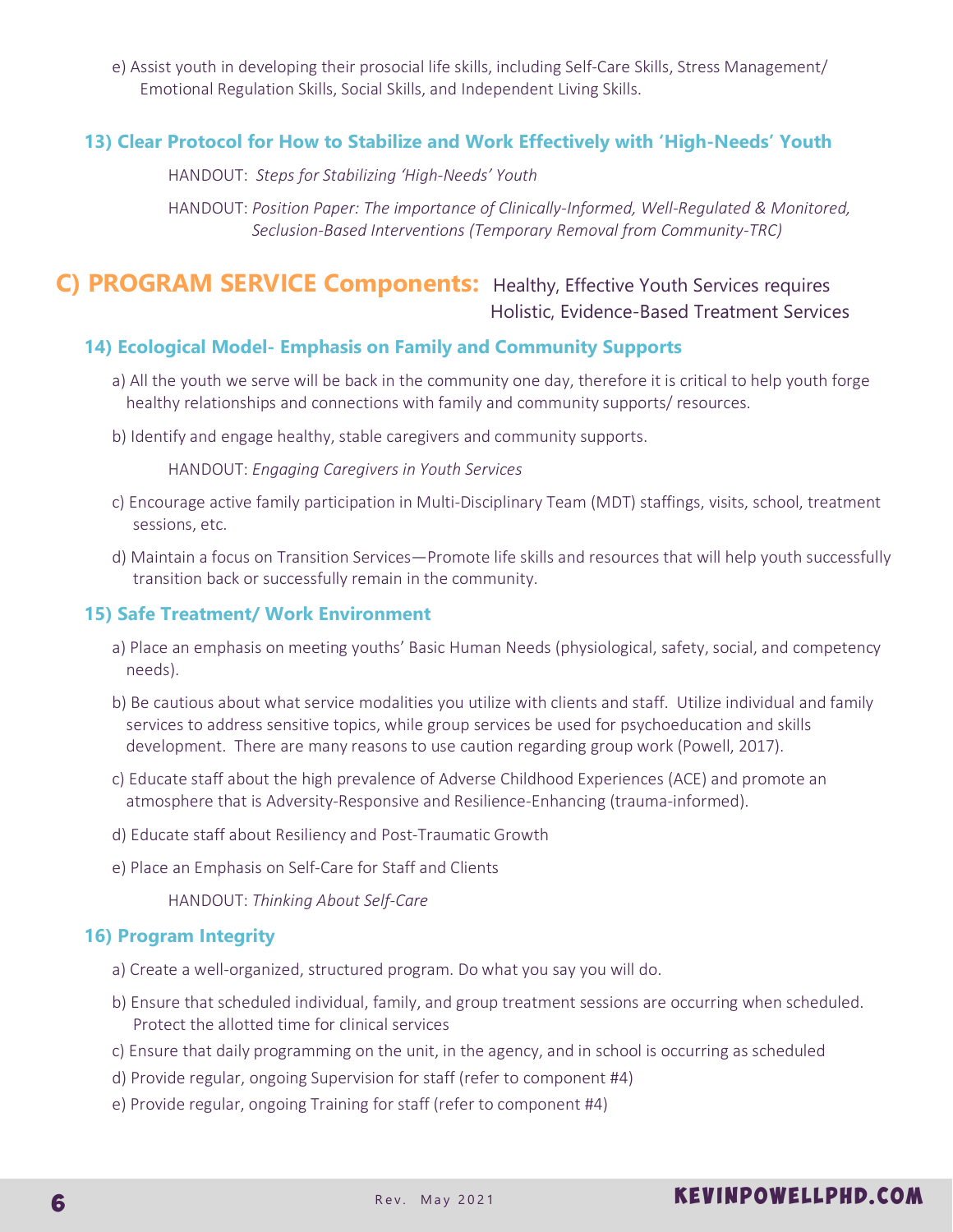f) Designate specific staff to regularly conduct Quality Assurance Checks (internal audits) to ensure that the program is doing what it says it is doing.

## **17) Holistic, Individualized Services**

- a) Human behavior is complex and influenced by multiple factors (Biopsychosocial- biological, psychological, and socio-cultural factors) at multiple levels (individual, family and community level). Therefore, to be most effective, youth services must utilize a Holistic, Individualized approach.
- b) No two youth (or families) are exactly alike therefore youth services must assess and treat the individualized needs.
- c) Target not only a youth's problems but also their strengths and exceptions to problems (solution-focused).
- d) Collaborate with youth in the identification and development of their prosocial life goals (approach goals).

#### **18) Safe, Effective School Program that Closely Simulates Schools in the Community**

- a) Maintain a manageable ratio of Teacher to Students in the classroom.
- b) Set up a school schedule that provides opportunities to take a variety of classes and work with a variety of teachers.
- c) Provide co-ed classes (with a 3-foot rule).
- d) Provide access to a good Library.
- e) Offer after-school extra-curricular activities (e.g., telescope club; photography club; journalism- school newspaper club; chess club; running club).
- f) Utilize multi-sensory teaching methods (e.g., use smartboards; computers; hands-on activities)
- g) Maintain staff presence in the school area and in the classroom as needed. Physical and psychological safety in the school is essential.
- h) Establish a strong partnership between the school staff, and security & counseling staff. Encourage and provide opportunities for teachers to attend staffings and trainings with other facility staff (integrated approach).